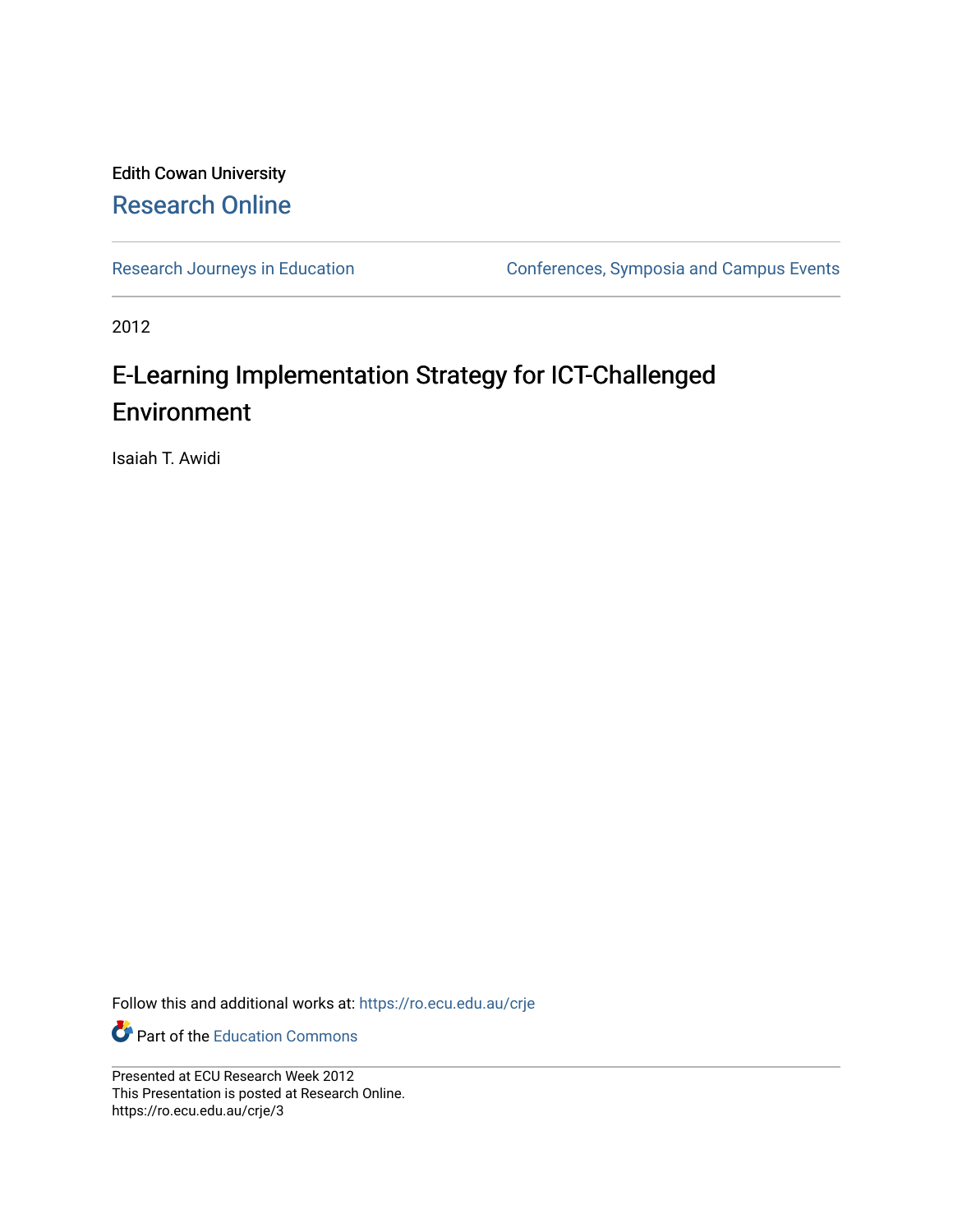

#### **E-Learning Implementation Strategy for ICT-Challenged Ei t nv ronment School of Education Colloquium Presentation by R Isaiah T.** Awidi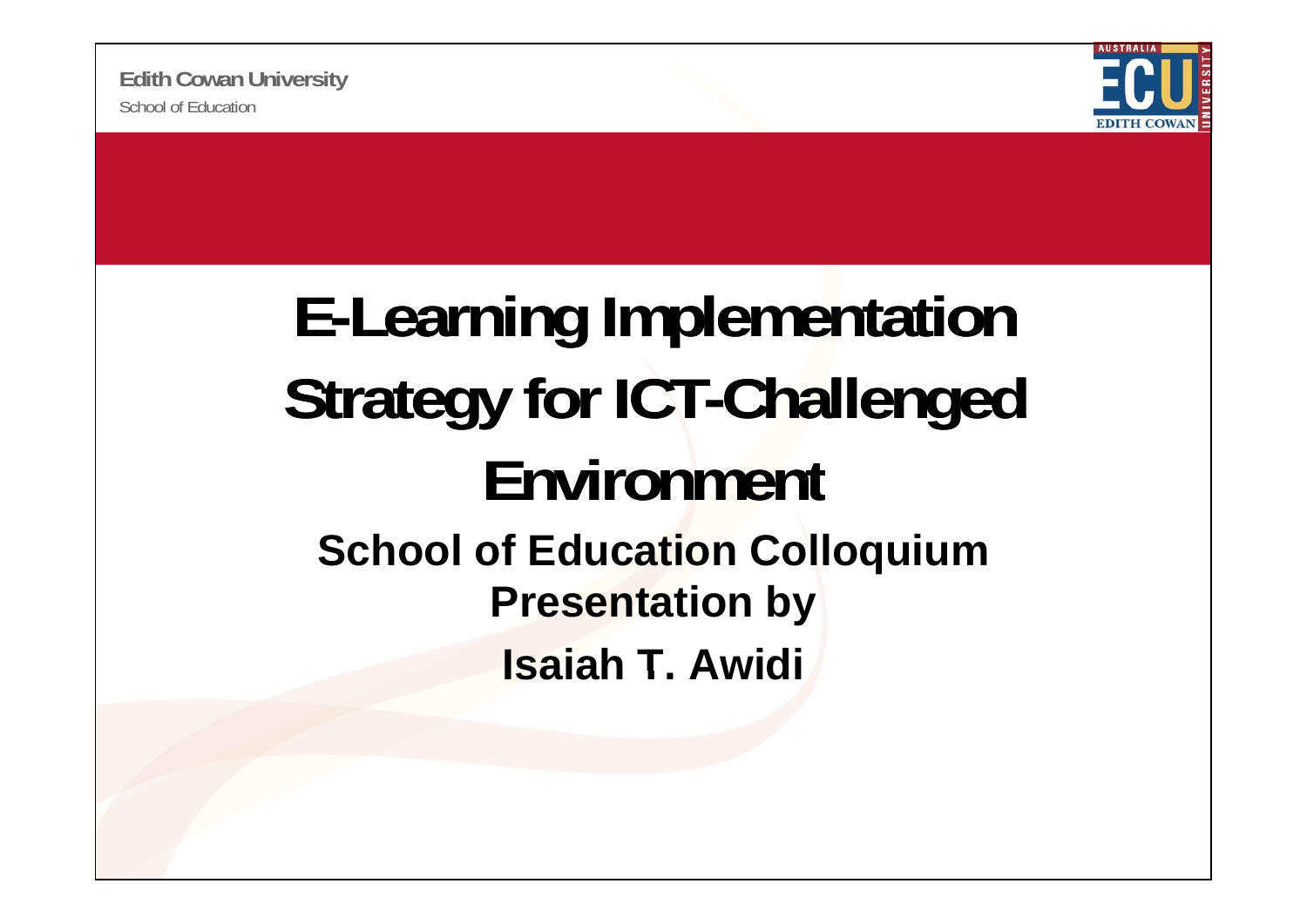

## Main aim of the study



- When, Where and How
	- –Workable e-learning implementation strategy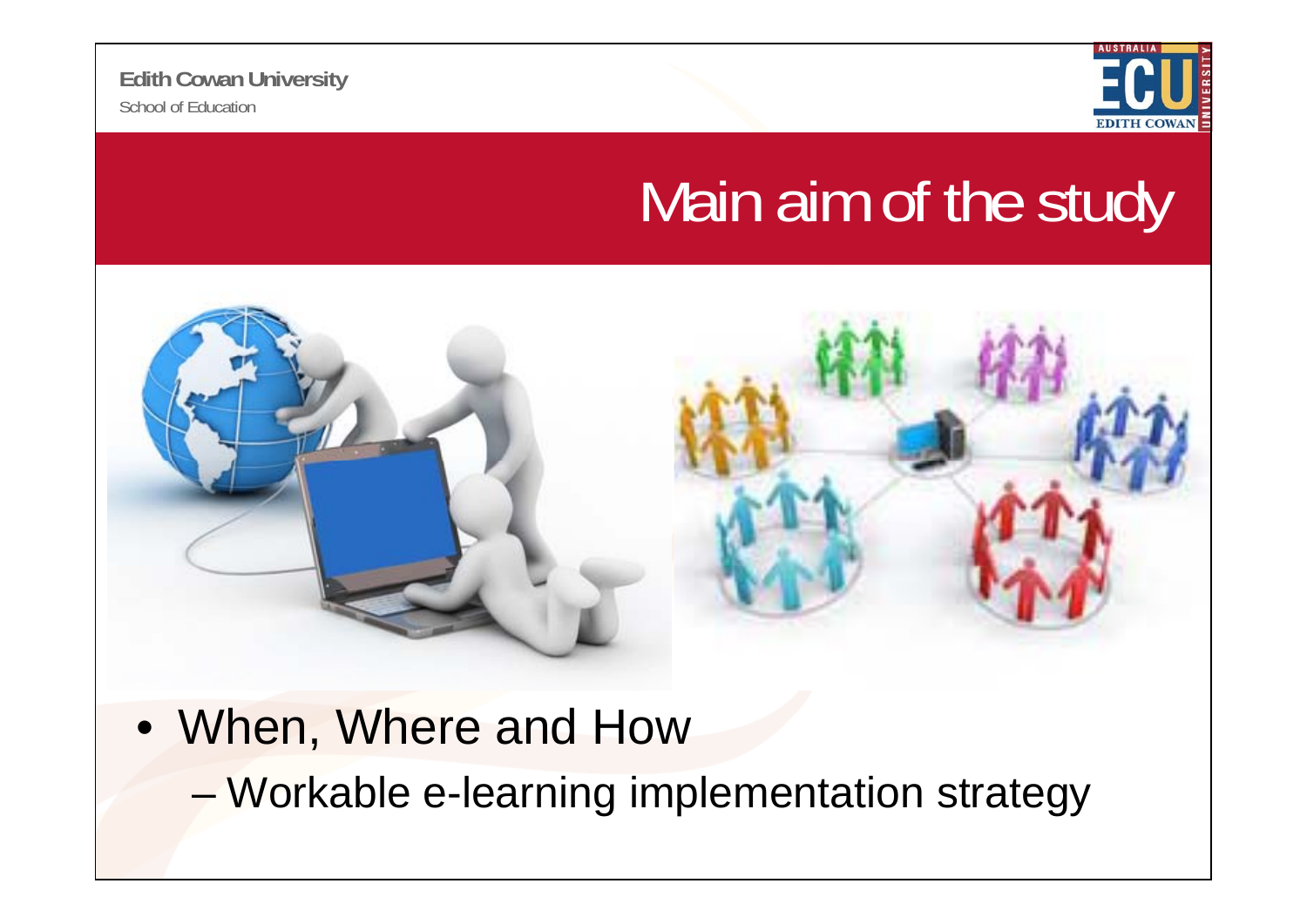

# Background/Significance of research



Background Context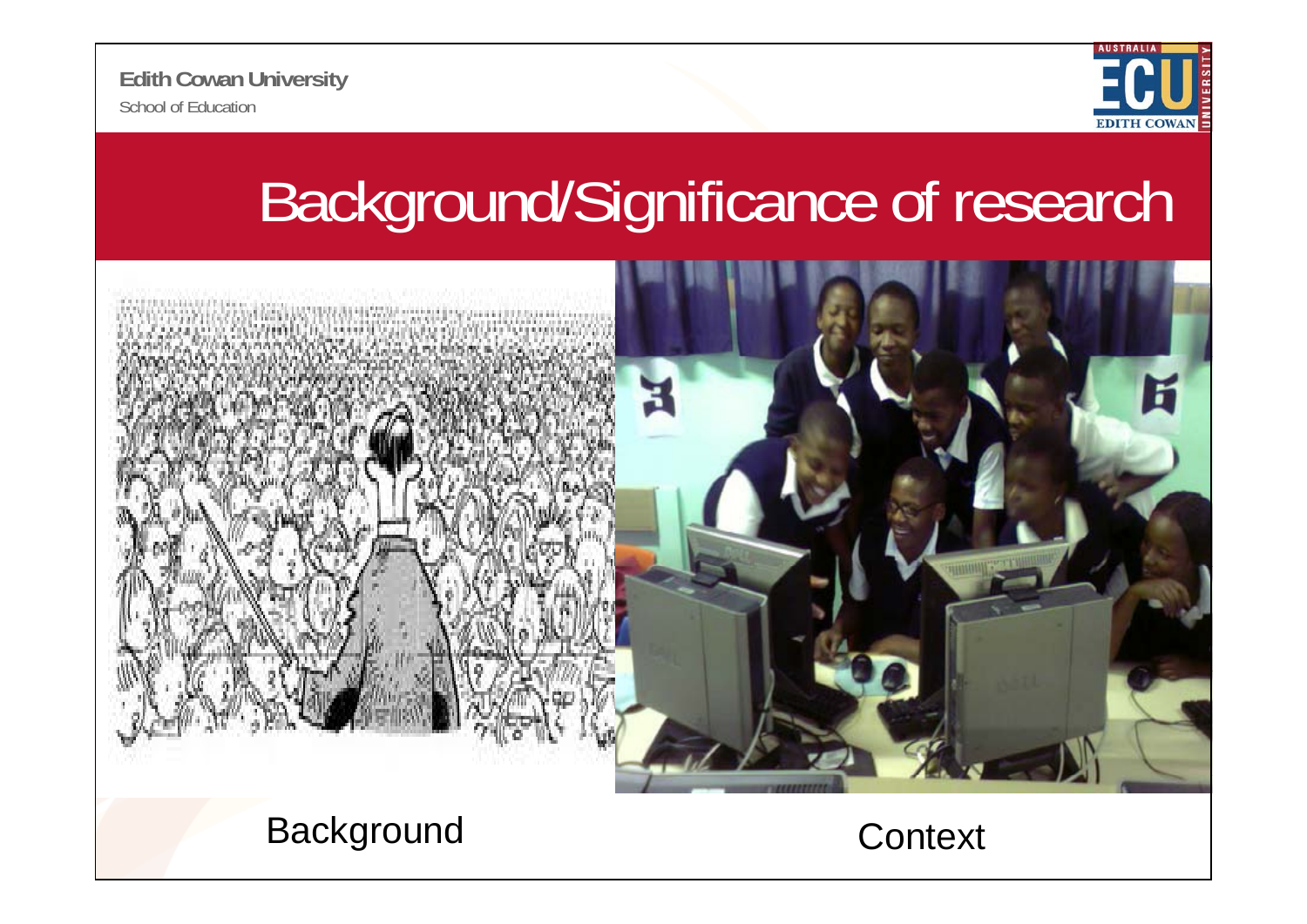

## Literature and Conceptual Framework

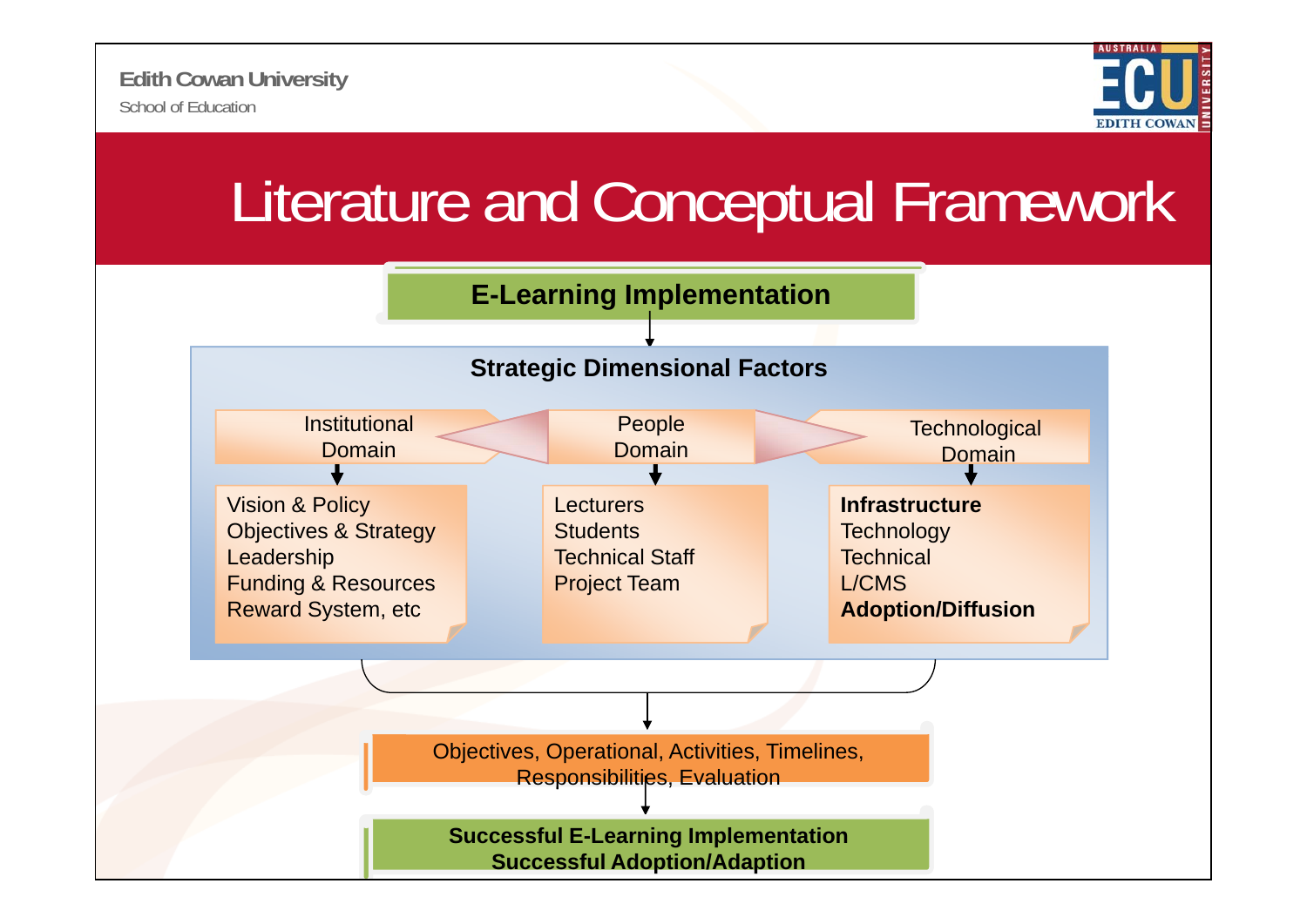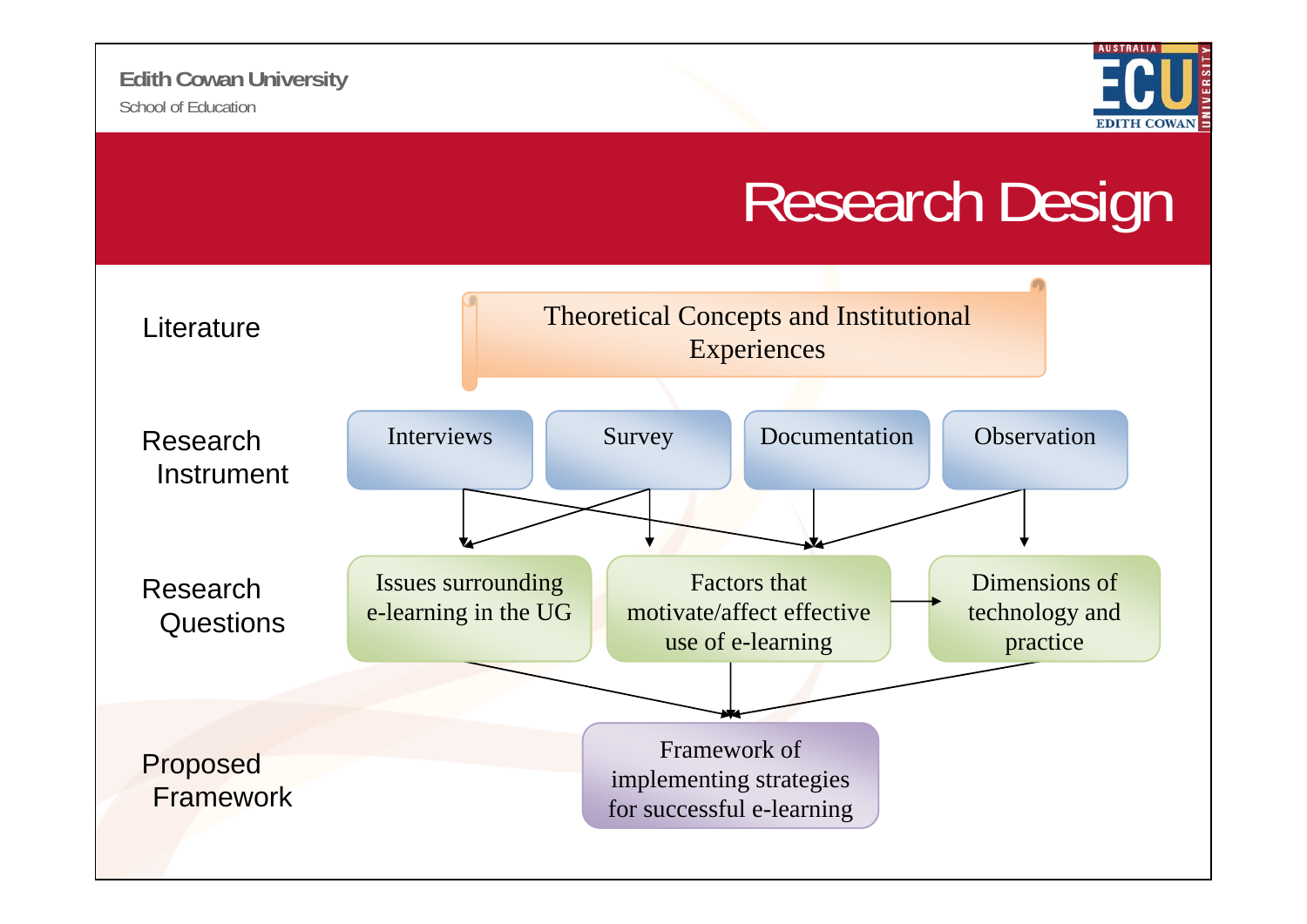

## Research Methodology

| <b>Participants</b>                                                                              | <b>Sample</b>            | <b>Instrument</b>                                                      | <b>Period - 2010</b> |
|--------------------------------------------------------------------------------------------------|--------------------------|------------------------------------------------------------------------|----------------------|
| <b>Students</b><br>- Science & Engineering<br>- Humanities<br>- Survey                           | 12<br>12<br>236          | <b>Mixed Mode</b><br>2 Focus Groups<br>2 Focus Groups<br>Questionnaire | March/August         |
| Lecturers                                                                                        | 26                       | Questionnaire                                                          | March/August         |
| <b>HODs &amp; Lecturers</b>                                                                      | 18                       | Interviews                                                             | March/September      |
| <b>Deans of Faculty</b>                                                                          | 6                        | Interviews                                                             | May/September        |
| Management<br>- Central Administration<br>- ICT Managers/Unit Heads<br>- ICT Consultant/Managers | $\overline{2}$<br>5<br>3 | <b>Interviews</b>                                                      | May/September        |
| <b>Technical Staff</b>                                                                           | 12                       | <b>Interviews</b>                                                      | May/August           |
| <b>Stakeholders</b>                                                                              | $\overline{4}$           | <b>Interviews</b>                                                      | June/September       |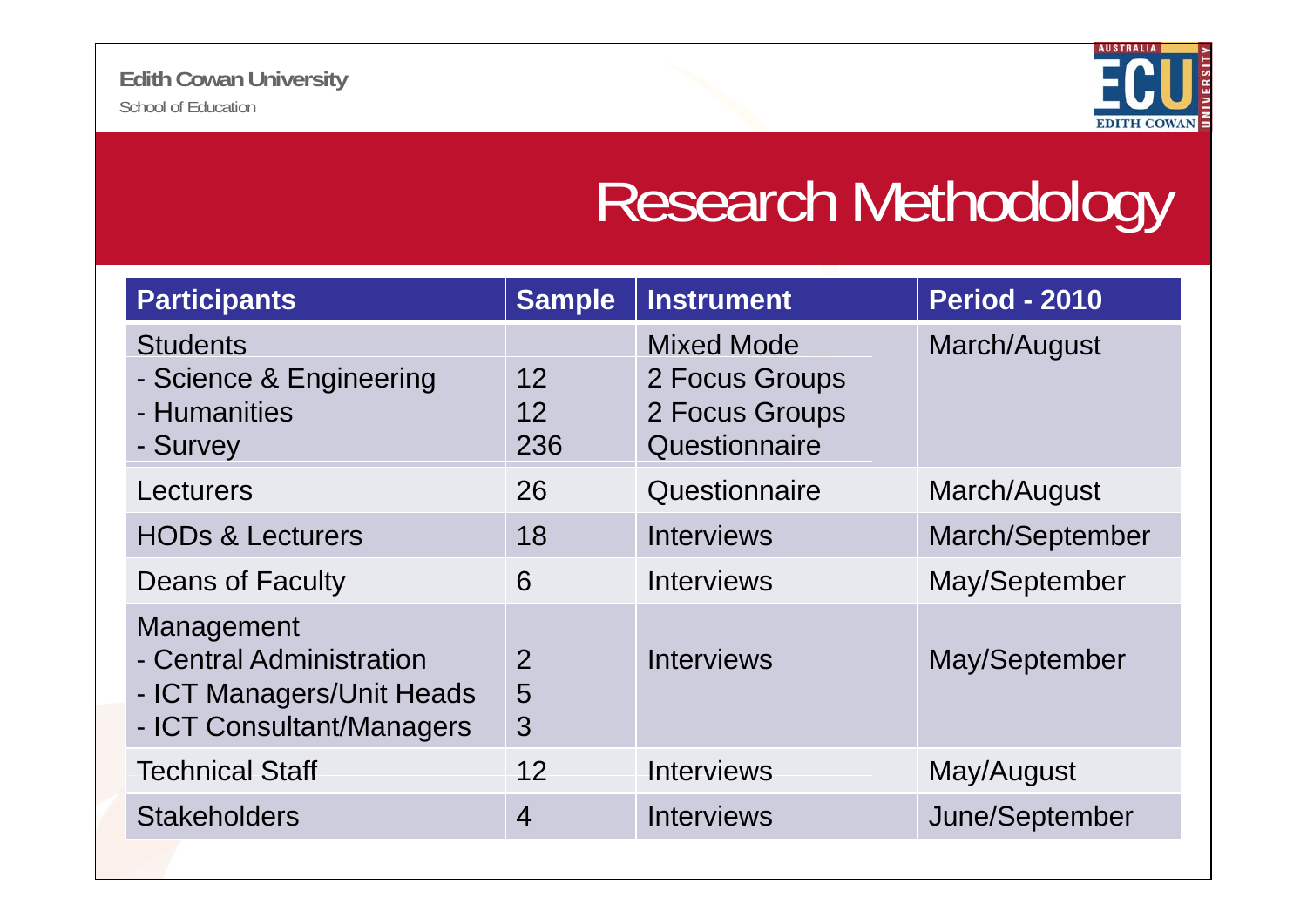

| Main Findings - Issues & Motivational Factors                                                                                         |                                                                                                                                                           |                                                                                                                                                                       |                                                                                                                                      |  |  |
|---------------------------------------------------------------------------------------------------------------------------------------|-----------------------------------------------------------------------------------------------------------------------------------------------------------|-----------------------------------------------------------------------------------------------------------------------------------------------------------------------|--------------------------------------------------------------------------------------------------------------------------------------|--|--|
| <b>Knowledge and</b><br><b>Acceptance</b>                                                                                             | <b>Approach from</b><br>adoption to<br>adaption                                                                                                           | <b>Participation and</b><br><b>Diffusion</b>                                                                                                                          | <b>Motivations for</b><br><b>Success</b>                                                                                             |  |  |
| <b>Good Rationale for</b><br>$1_{-}$<br>e-learning.<br>Inadequate users<br>2.<br>and institutional<br>understanding of e-<br>learning | Lack of institutional<br>$1_{-}$<br>policy and plan.<br>2. Poor ICT skill and<br>competencies<br>Poor institutional<br>3.<br>channels of<br>communication | 1. Lack of clear<br>institutional principle<br>& priority<br>Poor engagement<br>2.<br>initiative efforts<br>3. Lack of User<br>confidence in<br>institutional support | Expectations of<br>Management;<br>Competent support<br>staff; Adequate<br>resources; improved<br>communication and<br>social systems |  |  |
| Poor - perception of ICT<br>infrastructure; Access to<br>resources                                                                    | Poor $-$ access to<br>computers; connectivity,<br>speed; bandwidth &<br>reliability                                                                       | Poor skill and<br>competencies; Reliability<br>and Scalability of<br>infrastructure                                                                                   | Relative advantage and<br>reward system; Training<br>& pedagogical concerns                                                          |  |  |
| Good awareness of<br>government provisions<br>& collaboration                                                                         | Institutional capacity;<br>initiative, support &<br>actual use of ICT<br>resources                                                                        | User and institutional<br>readiness to adapt &<br>change                                                                                                              | <b>Conditions and</b><br>Capabilities                                                                                                |  |  |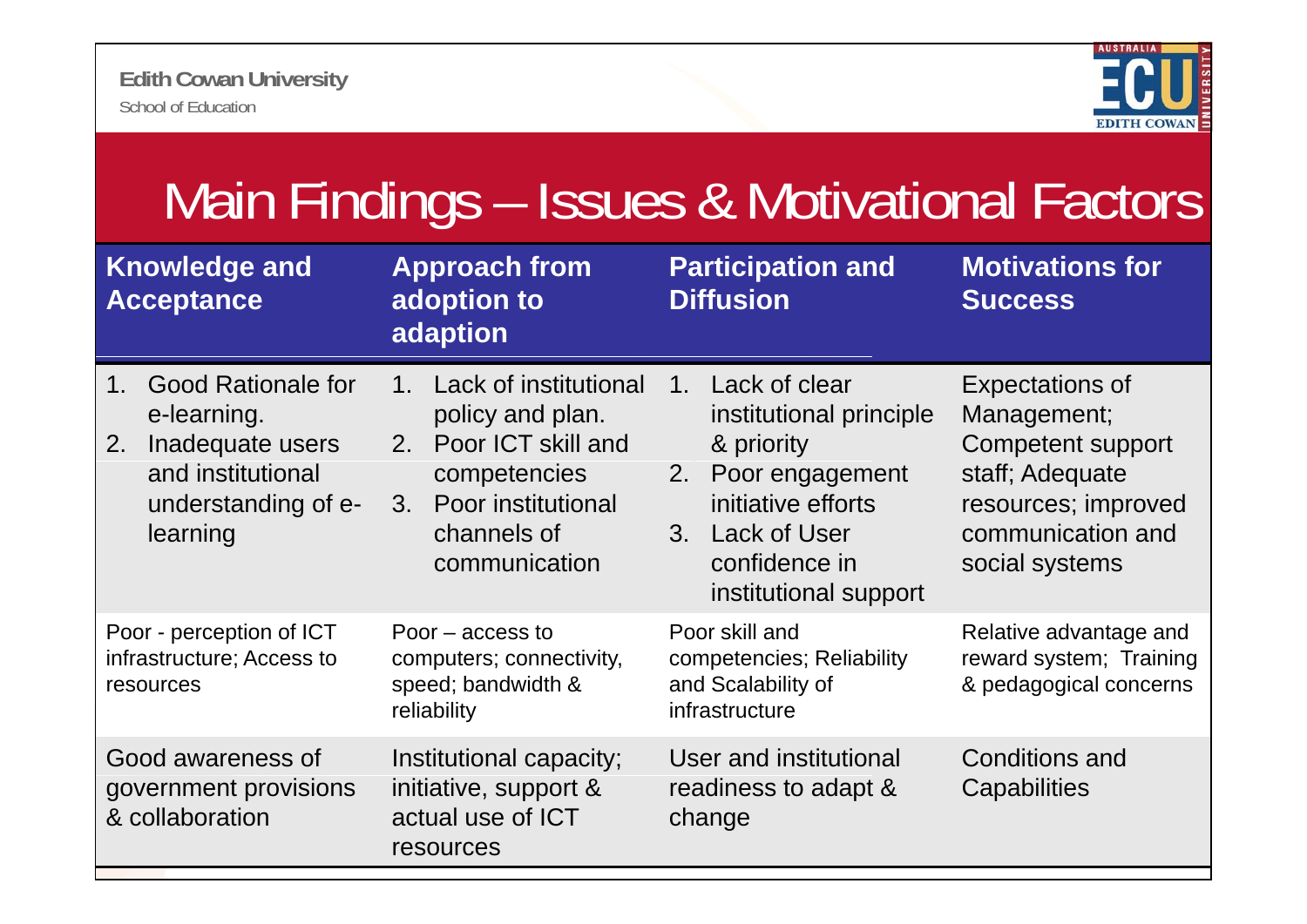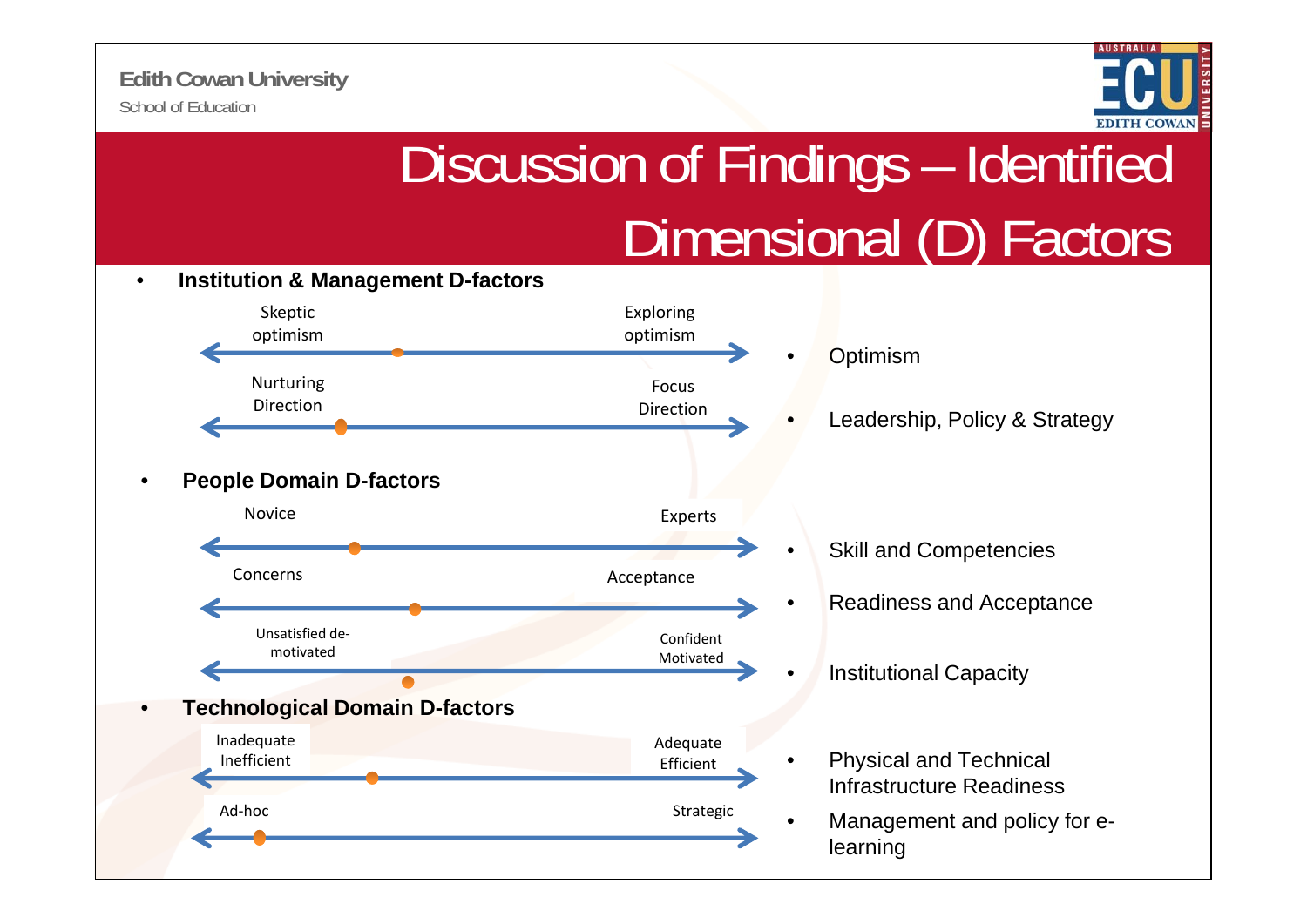

## Proposed E-learning Implementation Strategy

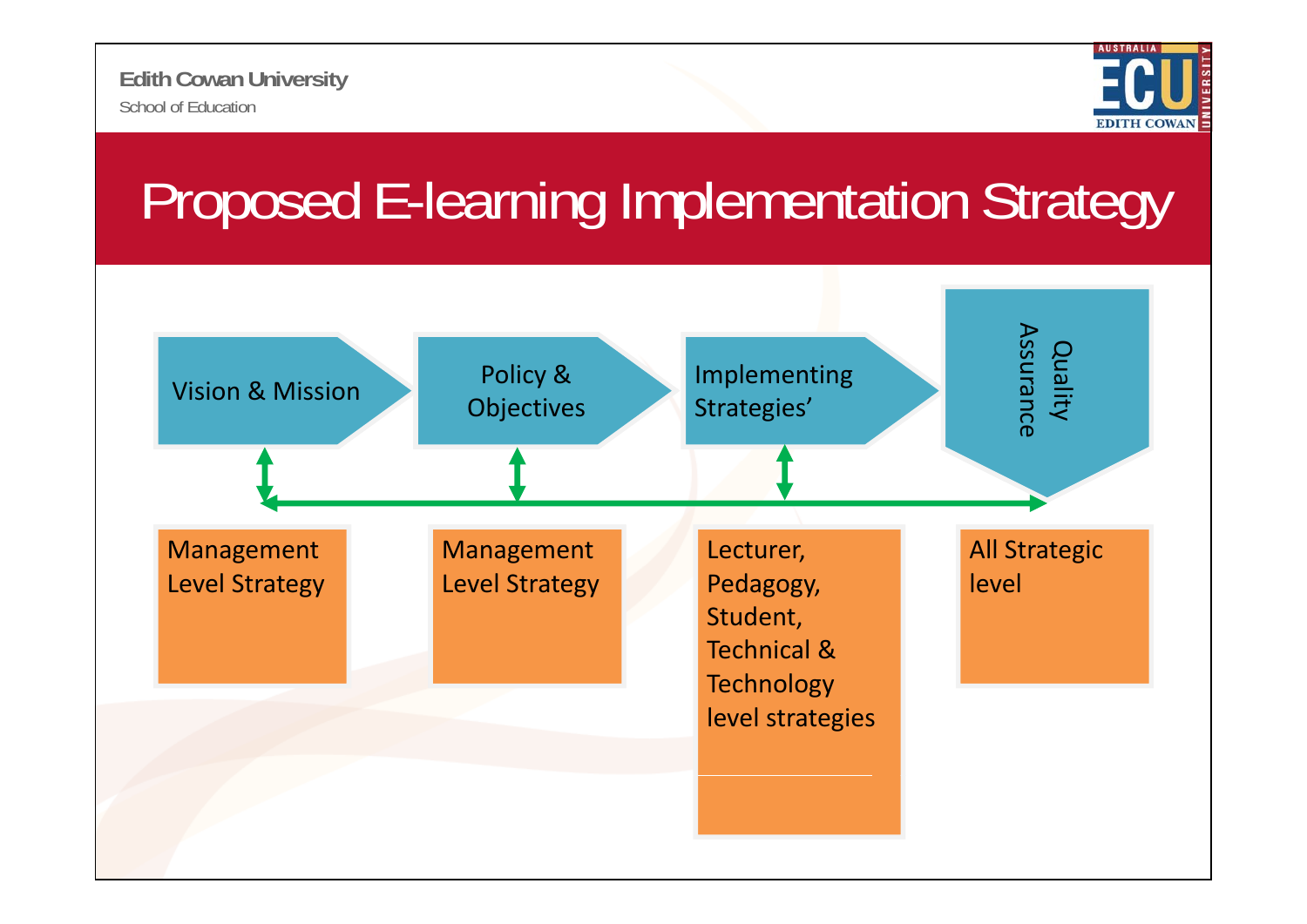

### Conclusions and Recommendation